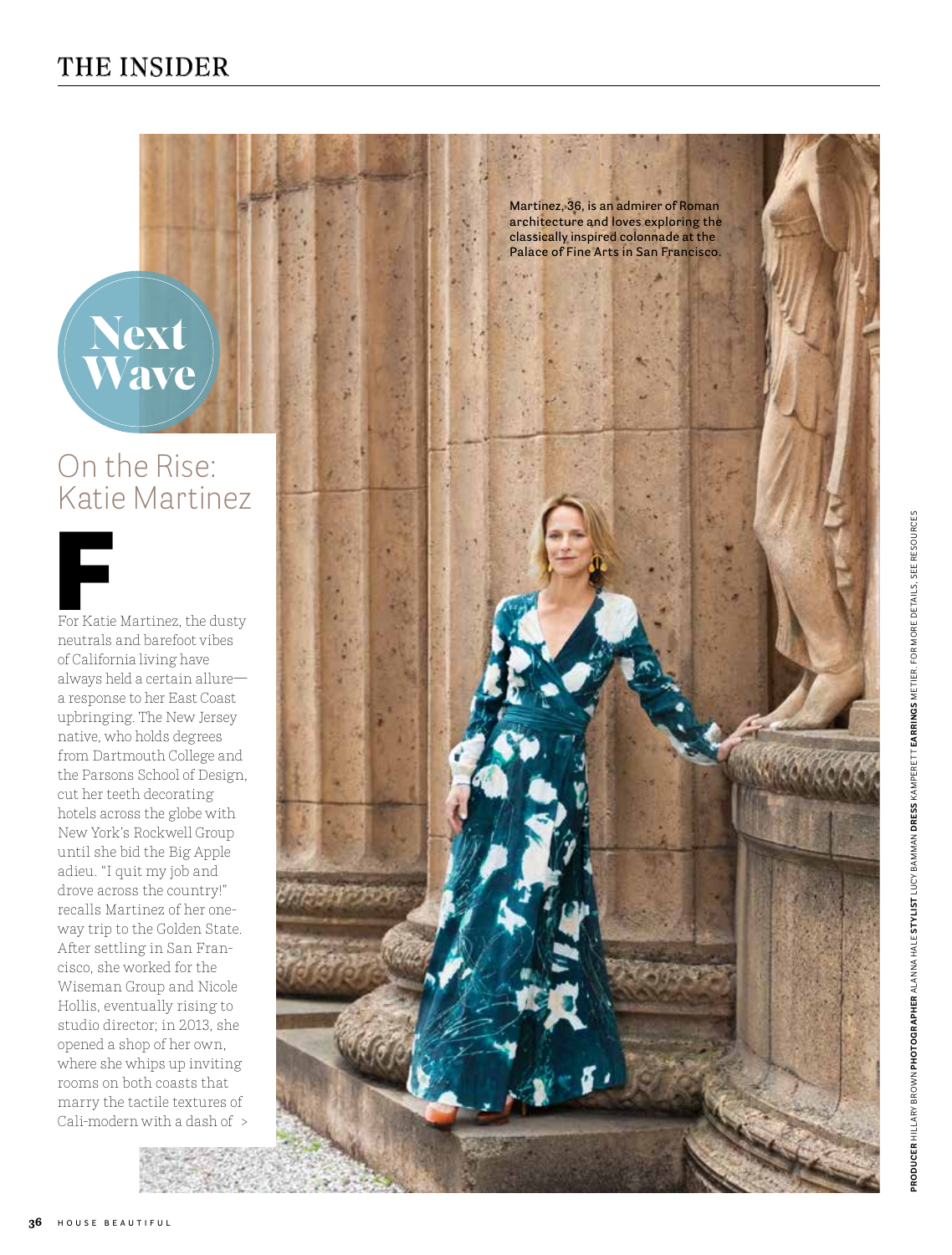## THE INSIDER



traditional Shaker style. "I love everything about Cali fornia, but I'm still drawn to my Northeastern roots," she admits. Whether it's a wine-tasting room in Napa Valley or a Nantucket beach house, Martinez insists on one secret ingredient to suc cess: "I love using black—it makes every space feel infi nitely cooler." *—Hillary Brown*

## **HER FAVORITE THINGS**

**1. BIG SUR, CALIFORNIA** "The light, the wildness, the rug ged blues and greens—it's all totally inspiring."

**2. EL RAIS COTTON-LINEN IN FULANI** "The stitching detail gives this classic stripe an ethnic touch." \$264 per yard. **zakandfox.com**

**3. CHAMONIX WOOL IN PEACH** "A warm and textured neutral." **hollandandsherry.com**

**4. POWDER-COATED BRASS WALL LAMP** "A beautiful punctua tion mark against a fresh white wall." \$775. **workstead.com**

**5. RAMBAGH LINEN IN CURRY BY LISA FINE TEXTILES** "I love a good retro yellow—it's unex pected." **hollywoodathome.com**

**6. STACKS OF BOOKS** "I insist on overflowing bookcases, because the bindings cre ate a surprising palette."

**7. GOLD-AND-CARNELIAN EARRINGS BY GABRIELLA KISS** \$1,500. **metiersf.com**

**8. ETNICO WOOL RUG** "Handloomed by artisans in Argentina." \$1,140. **pampa.com.au**

**9. T 22 TABLE BY PIERRE CHAPO** "The simplicity is stun ning." **galerie-latham.com**

## **10. MALAWI CHAIR BY JEFFREY ALAN MARKS**

"This has such personality. It's whimsical yet timeless." **palecek.com**

**11. POURING BOWL**

"An everyday piece but exquisitely designed." \$152. **heathceramics.com**

**12. ANEMONES**

**13. RESURRECTION AROMATIQUE HAND BALM** \$27. **aesop.com**